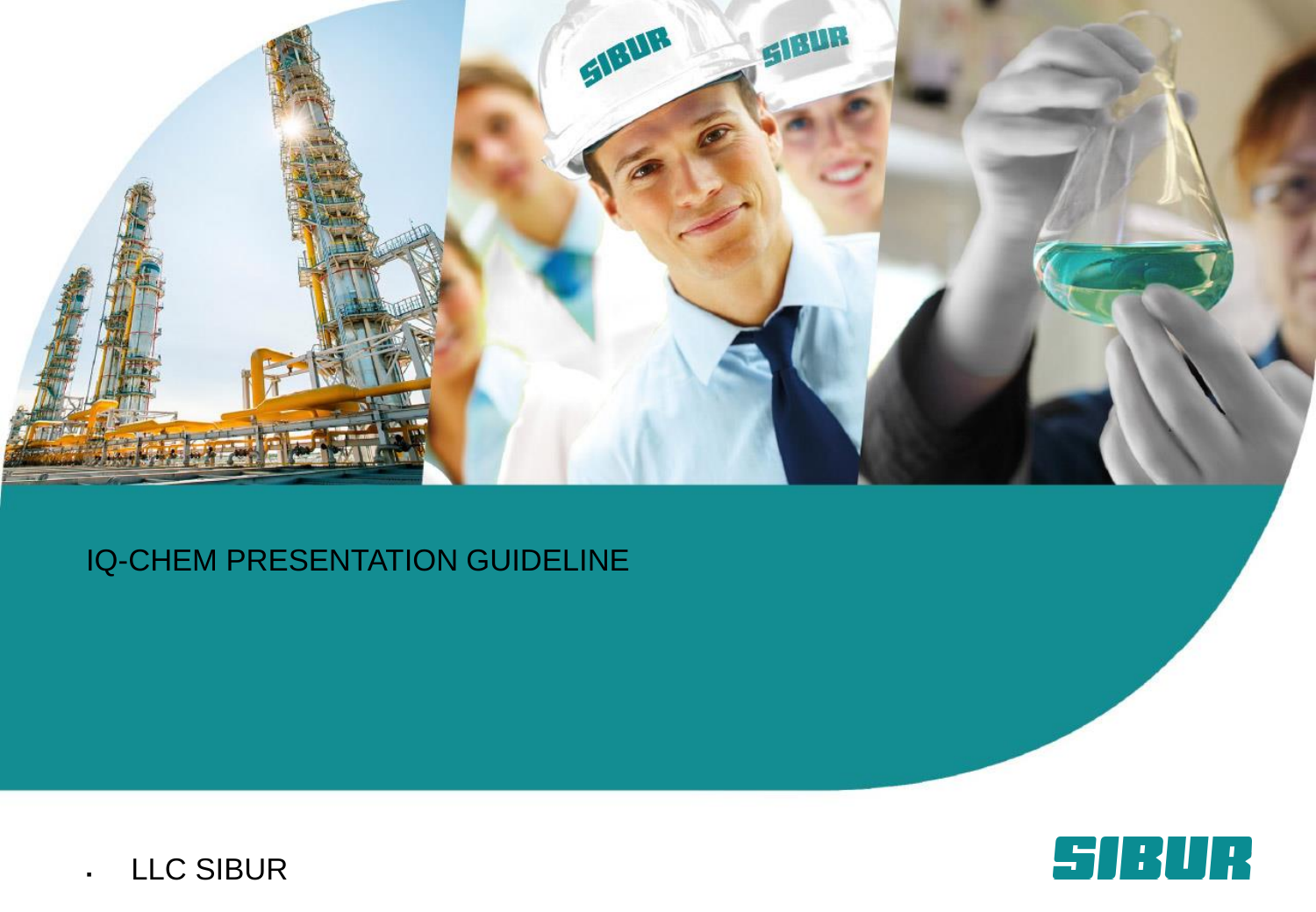#### **Disclaimer**

This guideline has been developed by SIBUR experts on the basis of experience of holding IQ-Chem project competitions, in consideration of opinions of venture market professionals, specialists dealing with corporate funds of major companies and independent experts.

Following this guideline, you will avoid typical mistakes and increase your chances to win and raise investments.

We will be pleased to give a feedback on any industrial chemistry projects and consider them as potential areas for SIBUR investments.

Contact details:

E-mail: [RomanyukES@sibur.ru](mailto:RomanyukES@sibur.ru) Phone: +7 (495) 775 55 00 (ext. 2866) Web site: www.iq-chem.com



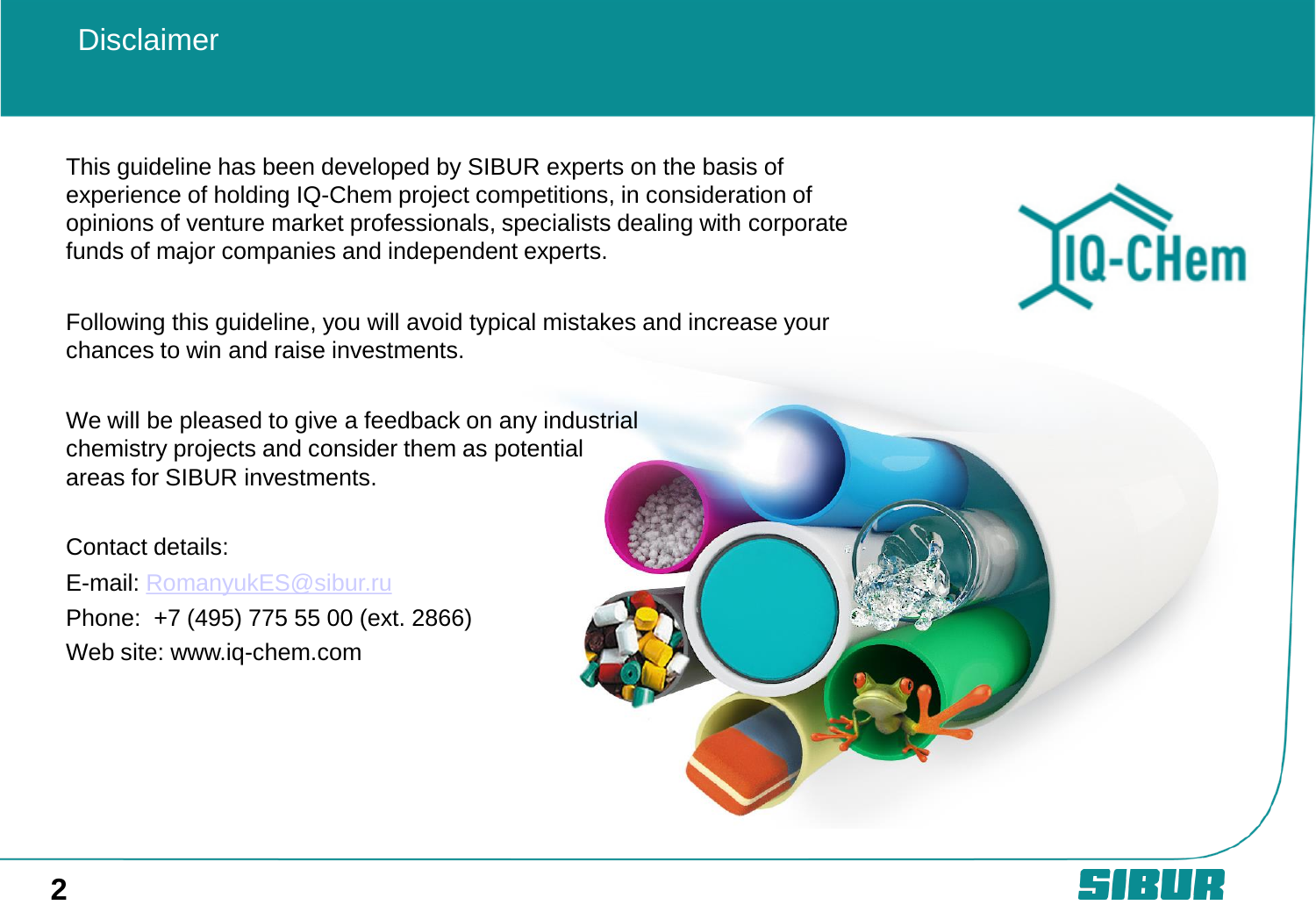- 1. Use the same classic font of the same size (at least 14 points) for all slides.
- 2. Use the same set of colours (e.g., white and green).
- 3. Diagrams, charts and photographs are perceived easier than text.
- 4. Investors and judges do not like figures. The words "very big market" are meaningless. "The market for X in country Y amounts N mln USD" sounds better. Try to express all information on the slides in figures.
- 5. The presentation should describe the project without your help. An investor spends up to 5 minutes on average to read through the presentation.
- 6. The slide title should express the main idea of what the slide is about.
- $7.$  The size of the presentation should not exceed 5 Mb. The presentation should be in a .ppt or, preferably, .pdf format.
- 8. Use of animation is not recommended.
- If Try to avoid professional terms or, if you cannot avoid using them, provide explanations.
- 10. Try to perform a "granny's test": show the presentation to a person who is not familiar with the matter and ask them whether they understand what you present. A good presentation must be understood by everyone.

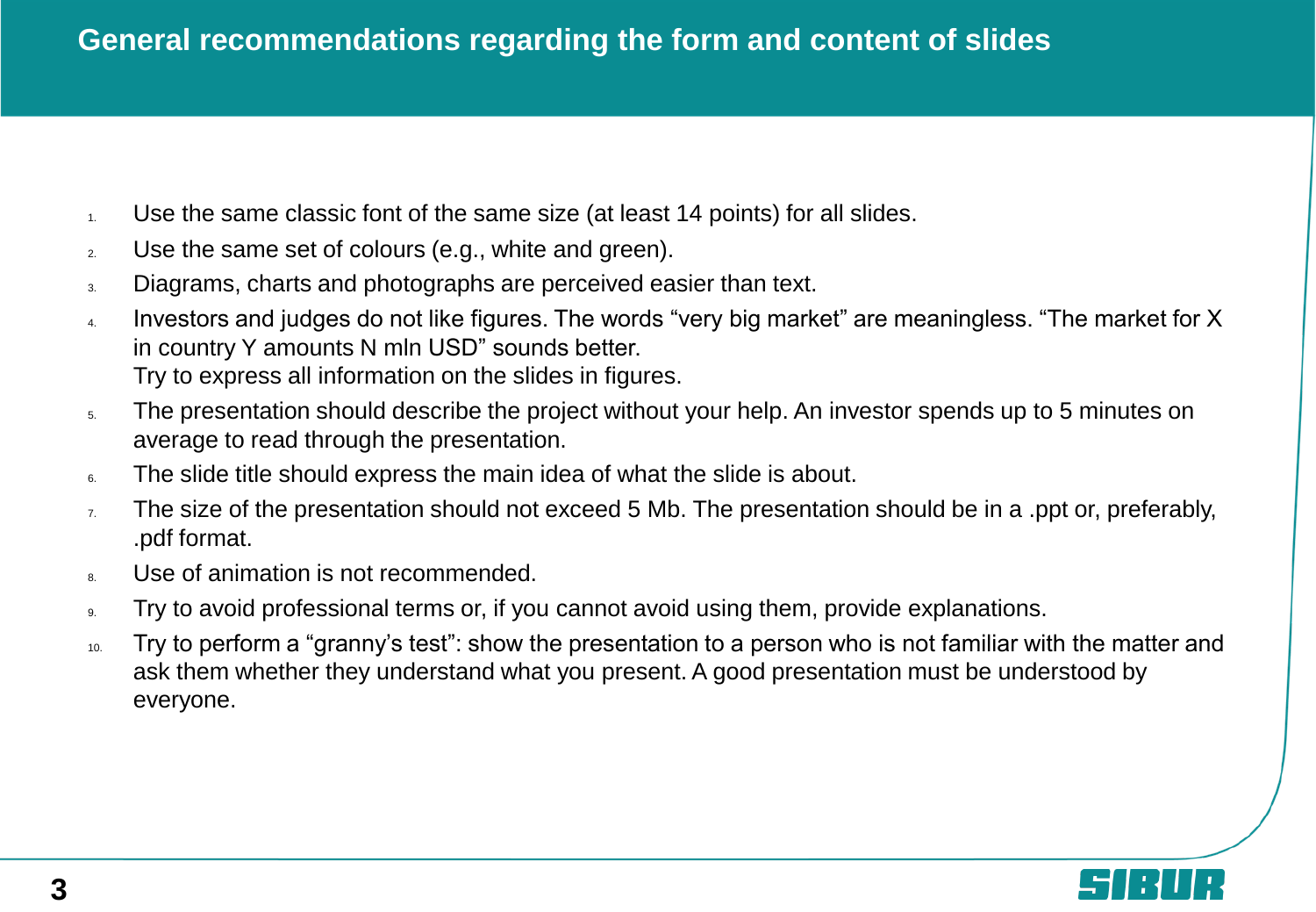### **Structure of the presentation**

- 1. Title slide.
- 2. Problem.
- 3. Your solution: key technology.
- 4. Description of the market of solutions for the problem.
- 5. Product proposed as a solution.
- 6. Technological scheme.
- 7. Proposed product vs. competitors.
- 8. Business model.
- 9. Marketing and sales.
- 10. Current progress and plans.
- 11. Team.
- 12. Finance.
- 13. Contacts.

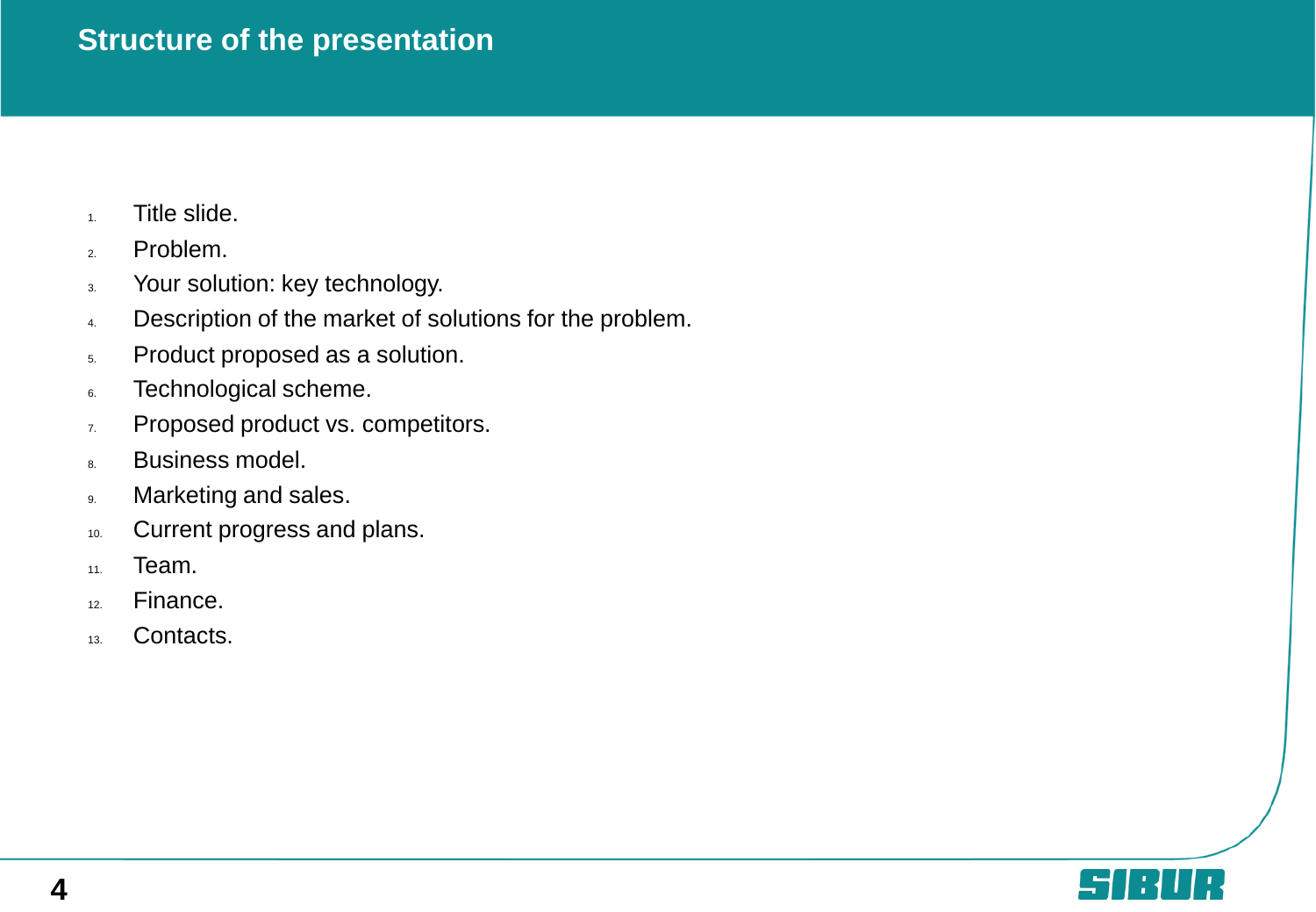# **1. Title slide**

The slide must contain:

- 1. Project name.
- 2. Description of the project in one sentence.
- 3. Full name and title of the representative (presentor).
- 4. Logos of the competitions won (if any has been won)

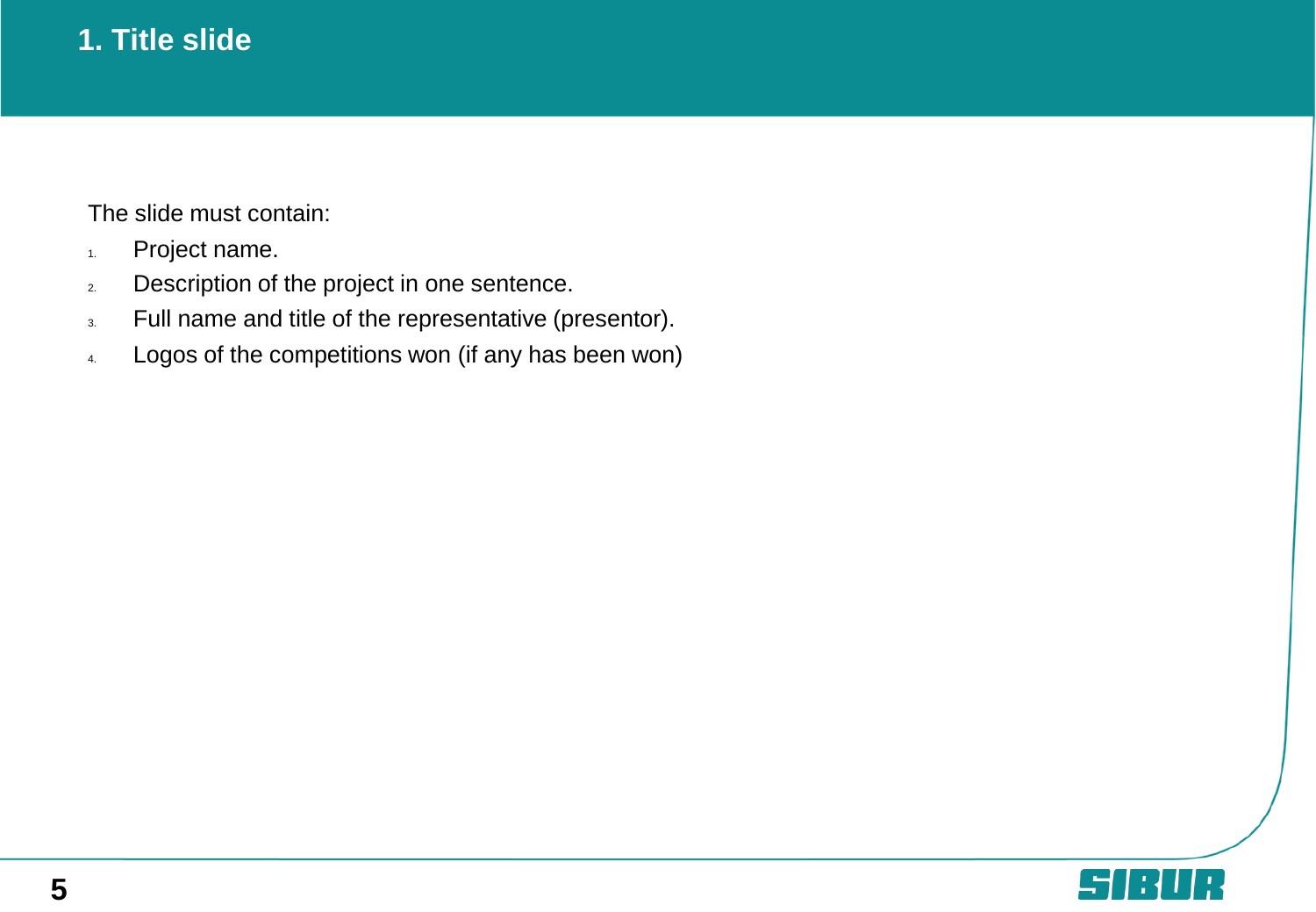## **2. What problem does your project solve? (one sentence)**

- 1. What client's problem do you solve? Do you create a new opportunity for the client?
- 2. If you solve several problems, choose the most significant one.
- 3. Try to express the problem/opportunity in monetary terms. For example: SIBUR spends X mln USD a year on off-gas treatment.
- 4. Provide facts evidencing the existence of the problem. These might include analytical reports, opinions of industry experts or customers.
- 5. Explain in brief why the current solutions do not satisfy the customers.

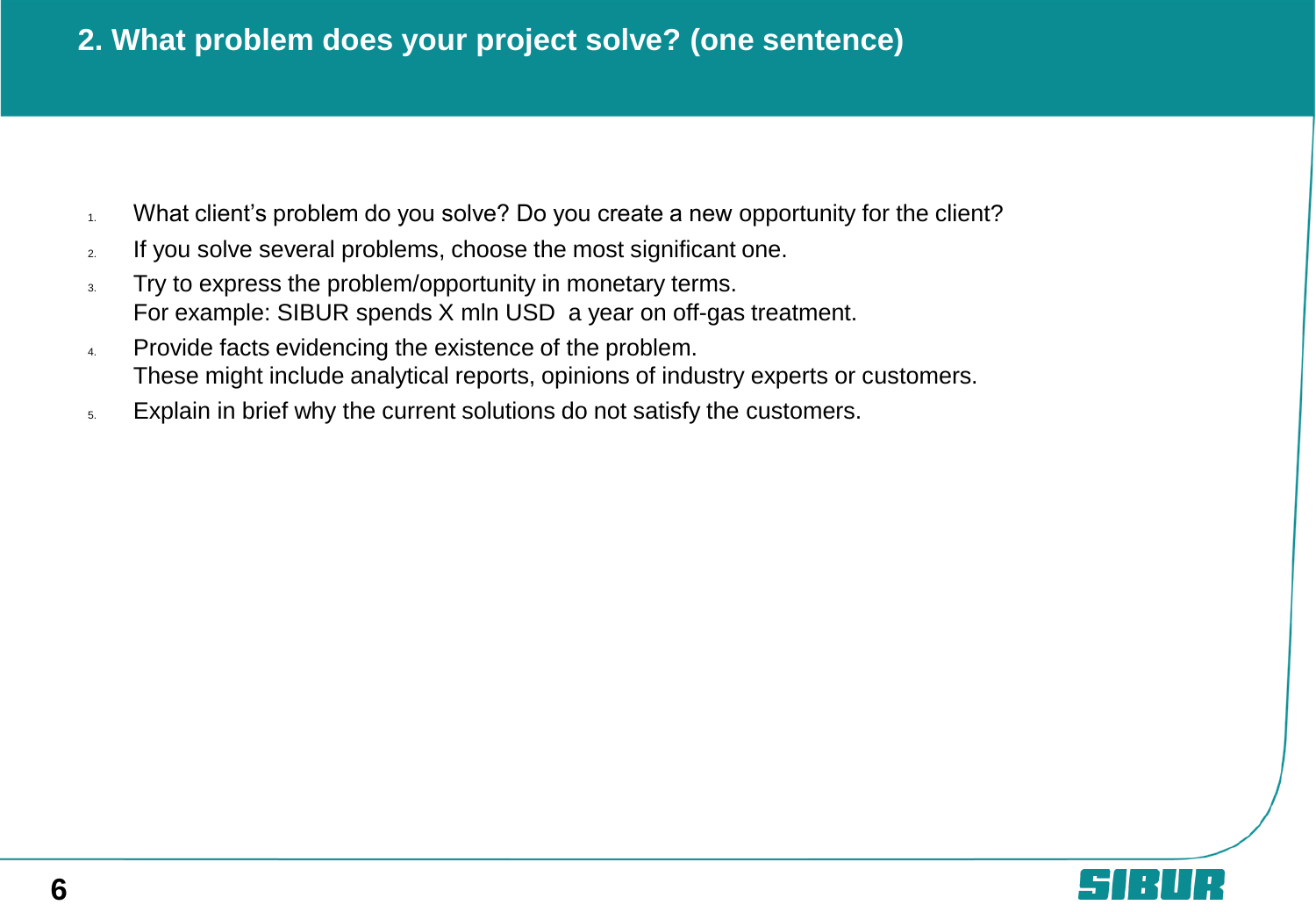## **3. Your solution: key technology (content of the solution in one sentence)**

- 1. What technology enables the project to solve the problem? You do not need to explain how it works in detail!
- 2. Prove that the solution works.
- 3. Why is the technology unique (if applicable)?
- 4. What are the main three benefits of the solution distinguishing you from competitors.
- 5. What is the situation with IP? What precludes competitors from copying the technology immediately?
- 6. If your technology has several spheres of application, describe them in brief.

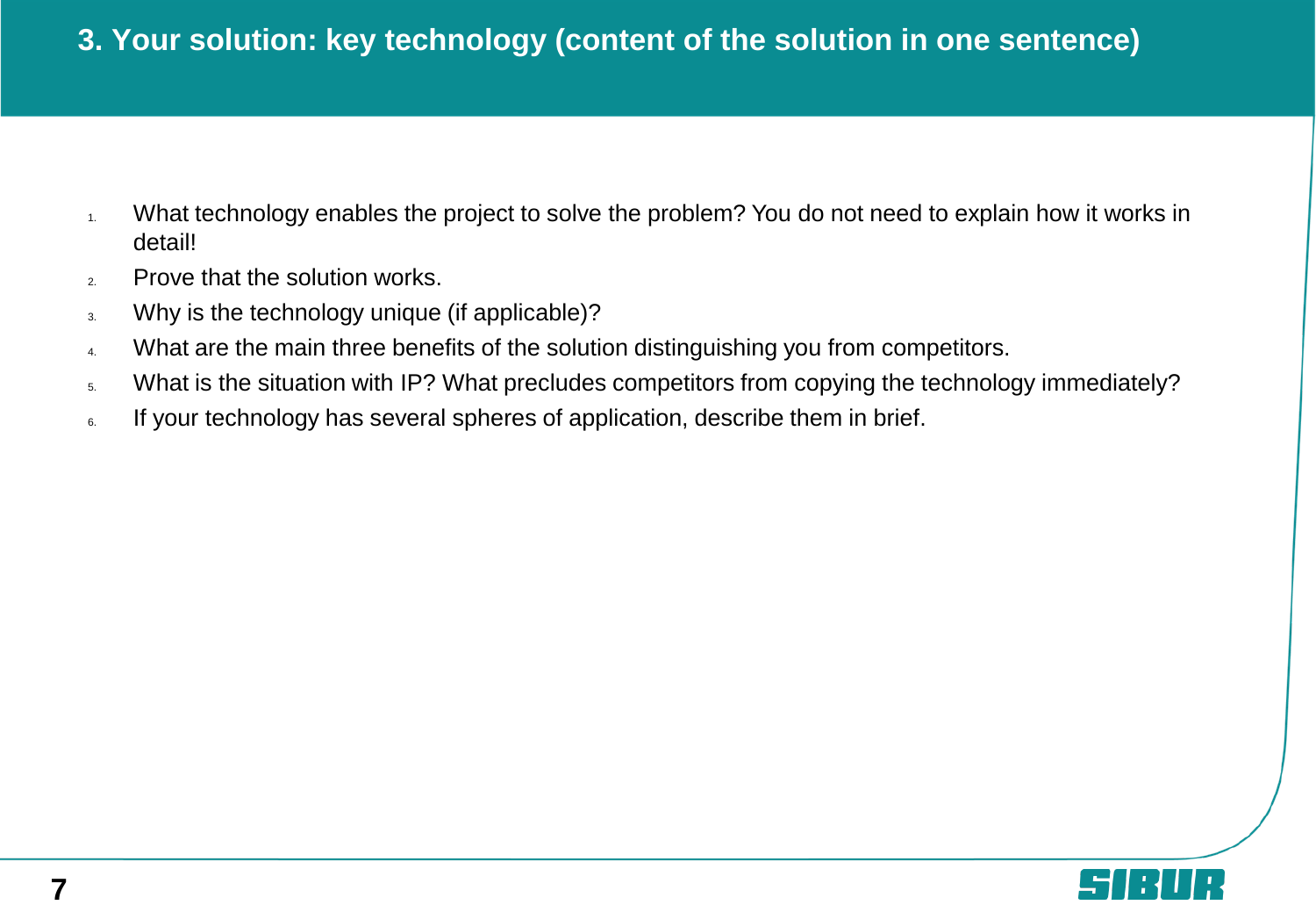- $1.$  Who is going to buy your product and why?
- 2. What does your potential customer buy for solving their problem now and where does they buy it?
- 3. What is the approximate volume of the market to which you refer? Here it is important to specify the volume in monetary terms and production volume/number of licences that can be sold.
- 4. What is the market growth rate? Why will the market grow?
- 5. What is the difficulty in entering the market? Are any licences or certifications needed?
- 6. How is the market currently divided (among numerous small companies or few major players)?
- 7. General information is available in reports of analytical agencies, core publications, annual reports of large companies or newspaper articles.
- 8. For describing the market, the [TAM, SAM, SOM t](https://en.wikipedia.org/wiki/Total_addressable_market)echniques may be used.

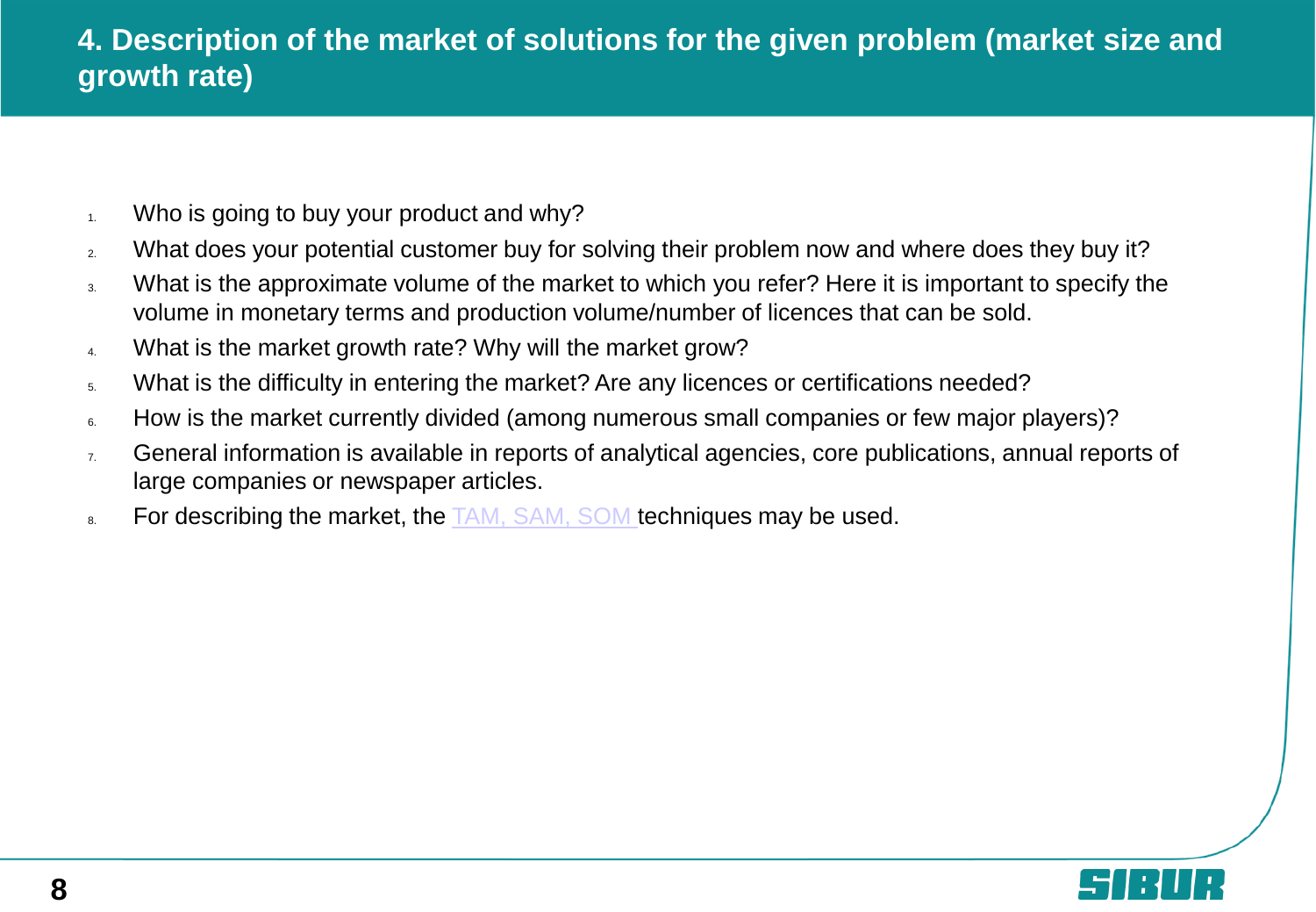### **5. What product do you propose as a solution?**

- 1. What do you offer to the customer?
- 2. What benefit does the customer get from the product (economic effect)?
- 3. Specify the main parameters of the product relevant for the client.
- 4. Can your product be reproduced (copied) easily?

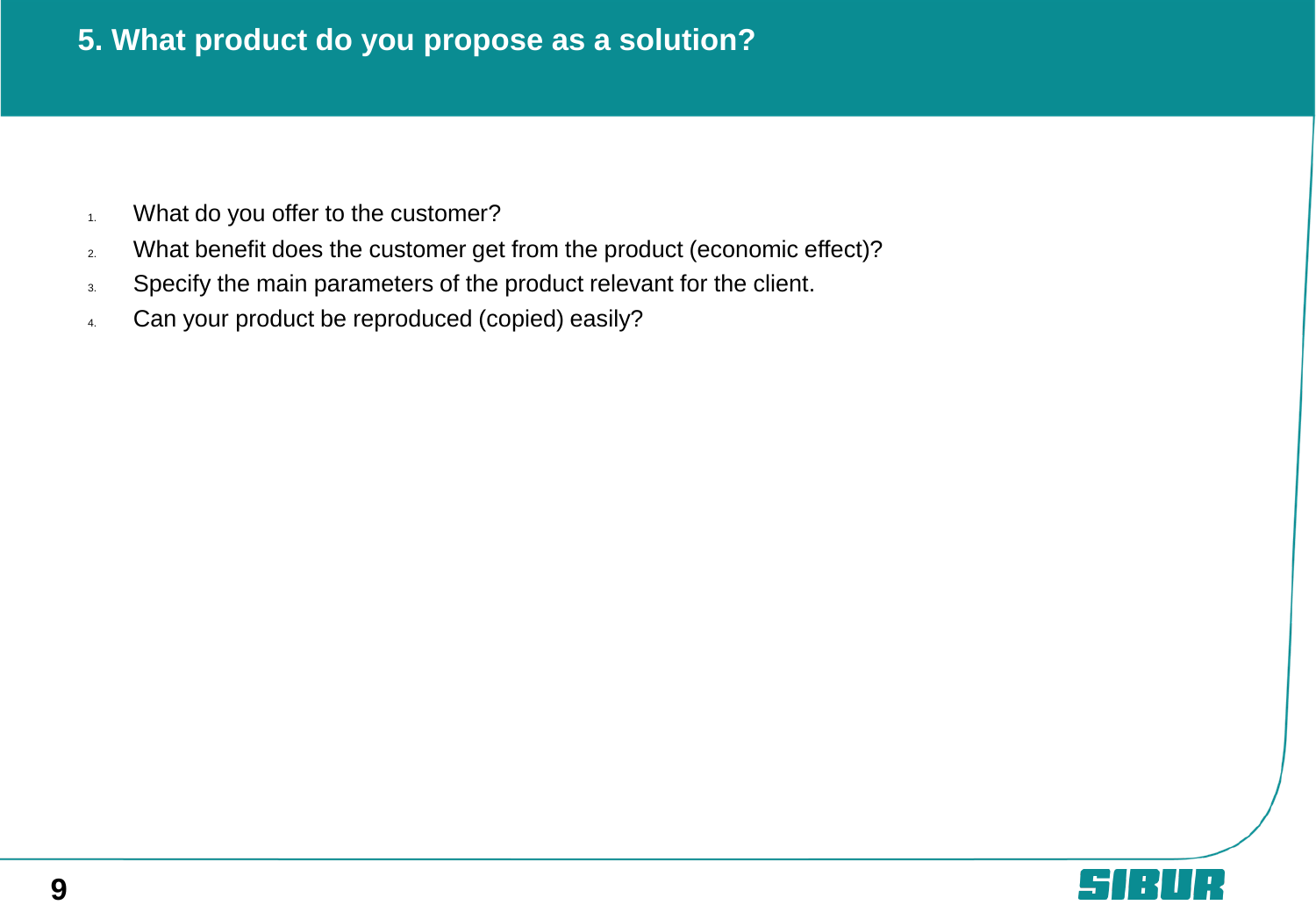## **6. Technological process**

- This slide is not typical in the usual sense of an investment presentation but illustrates your understanding of the relations between various production processes of the customer and how the proposed product influences them
- 1. How does your product incorporate in the customer's production chain? Should production be upgraded? Will the technological scheme change? Show "before" and "after".
- 2. The slide should contain a simplified operational scheme of customer's manufacturing process or part of the production process before and after introduction of your product. If your project creates a finished or semi-finished product, provide the product realisation chain.
- 3. If introduction affects the related processes at the customer's production plant, that must be indicated. For example, manufacture of a new product will necessarily result in a wastewater increase, which will raise the total project implementation cost.
- 4. If your solution replaces the process only partially, it is important to indicate how the end product is going to change. For example, a change in the catalyst may change the composition of by-products and purity of the end product.

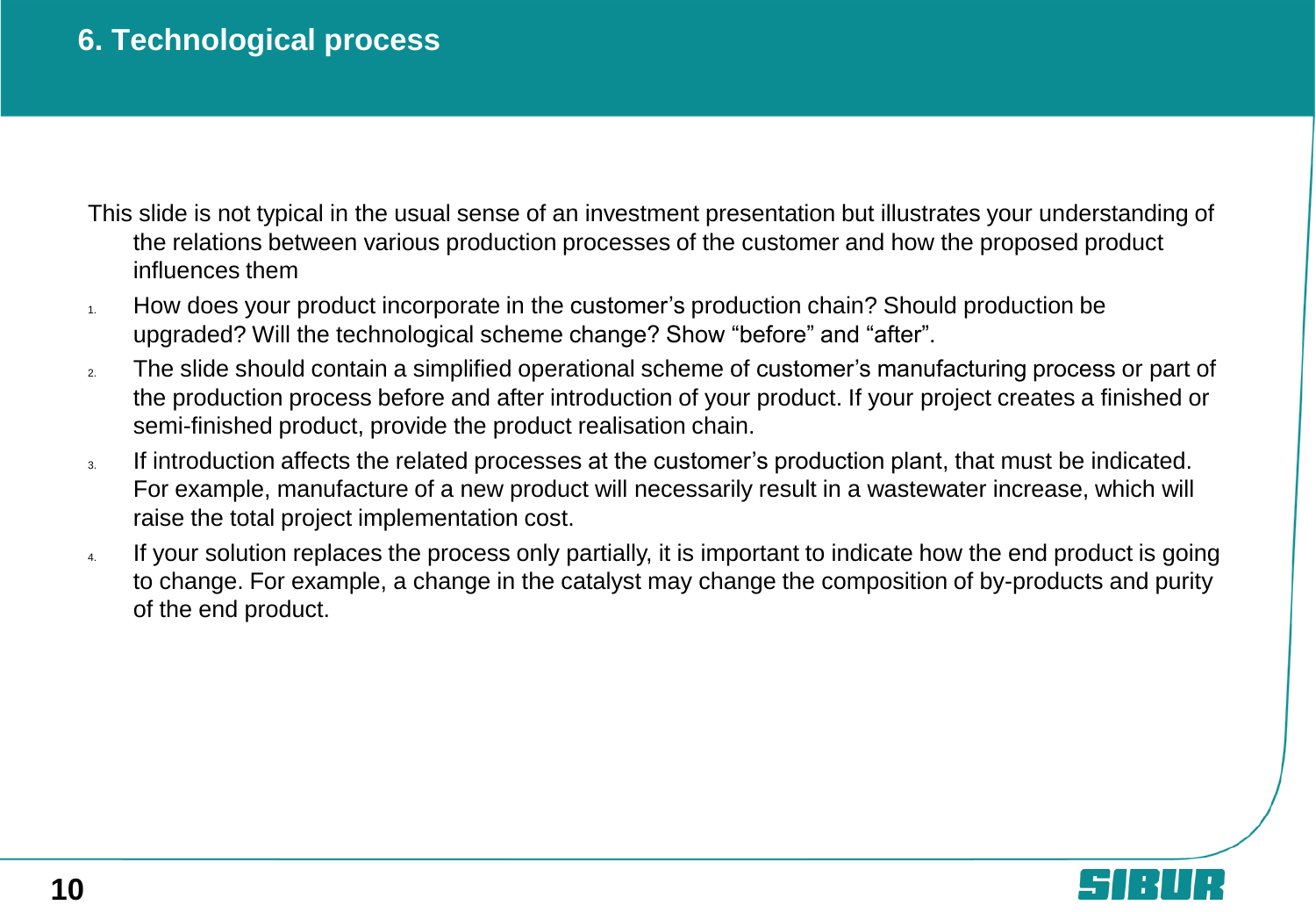## **7. Proposed product vs. competitors**

- 1. Provide information regarding competitors and your advantages and disadvantages over them. "Competitors" means not only manufacturers of the same product but all ways of resolving the indicated problem
- 2. Use tables and diagrams to compare yourself with competitors.
- 3. Do not compare companies but the products they offer.
- 4. Compare the parameters relevant for the client. Do not indicate properties that are identical in all products.

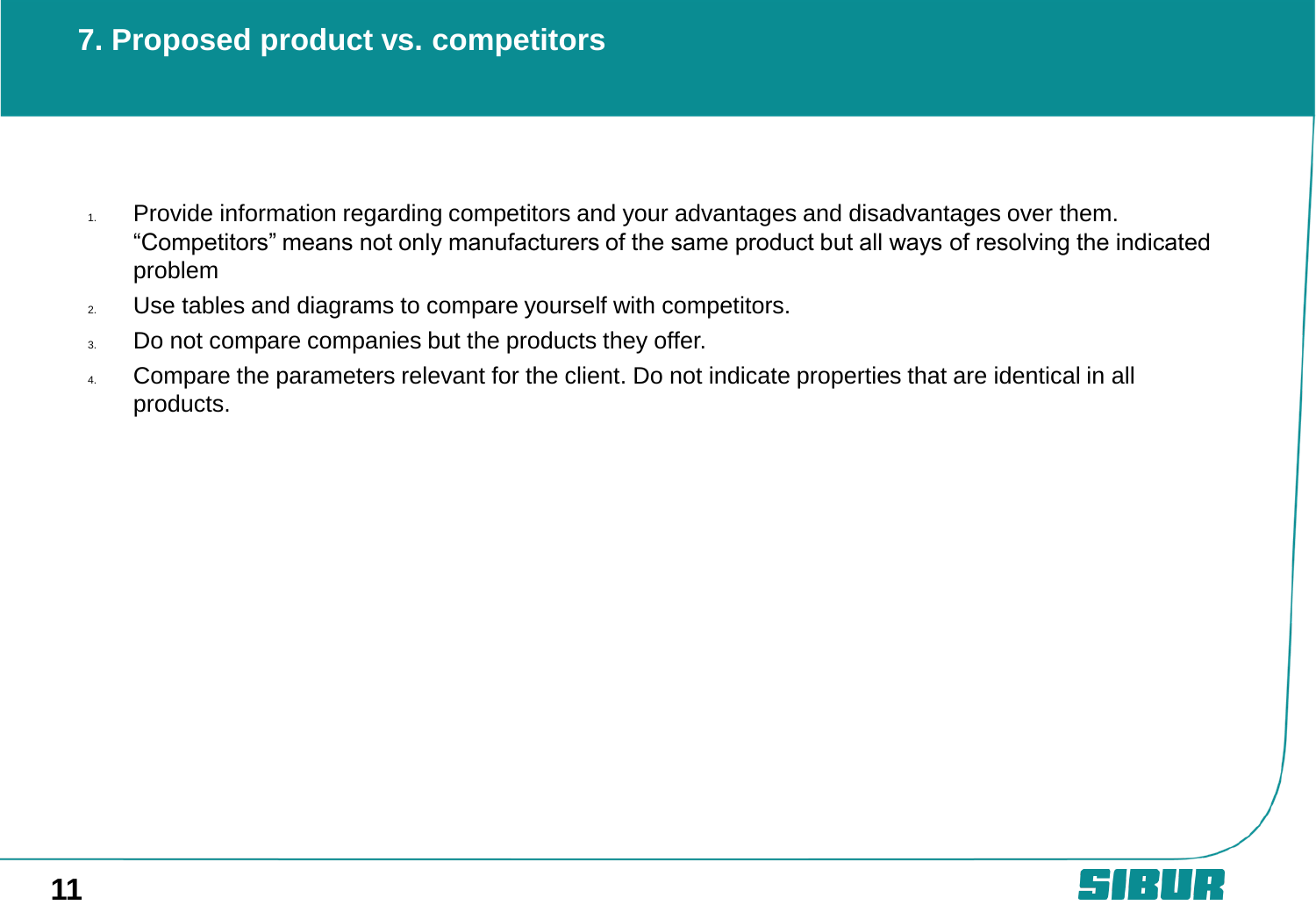#### **8. Business model**

- 1. How are you going to earn money (sponsored research, sales of the final product, licensing)?
- 2. Who are the buyers? If it is a B2C product, describe the target users; for a B2B product, name at least the major users.
- 3. What are you going to sell (chemical substance, material, equipment, licence, consultation, etc.)?
- 4. In what form (lease, one-off payment, percentage of income)?
- 5. What are the main costs of creating the product?
	- 1. What do you do yourself and what do you delegate to partners? What key partnerships will be needed?
	- 2. What are the input and output? (e.g., we take sand, cement and crushed stone and make concrete)
- 6. When is the payment made (at once, post-payment in 60-90 days)?

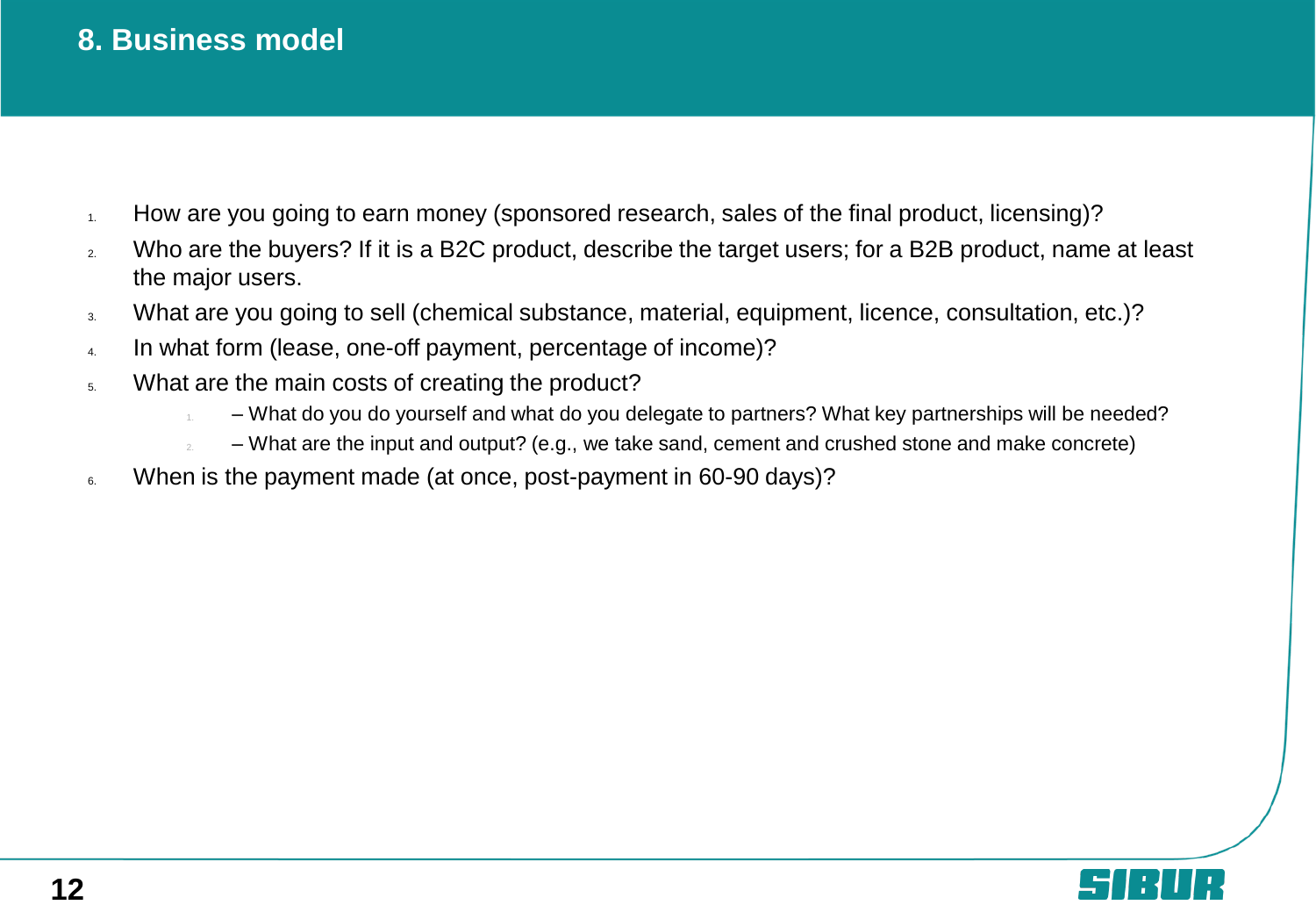## **9. Marketing and sales**

- $1.$  If any sales have been made, tell about them!
- 2. What is your sequence of actions in entering the market and why?
- 3. How are you going to search for clients?
- 4. What sales channels are you going to use (exhibitions, personal meetings or dealers)?
- 5. How are you going to retain clients?
- 6. First sales plan (forecast for three years).
- $7.$  Sales cycle: how much time passes between the first contact and first sales? second sales?

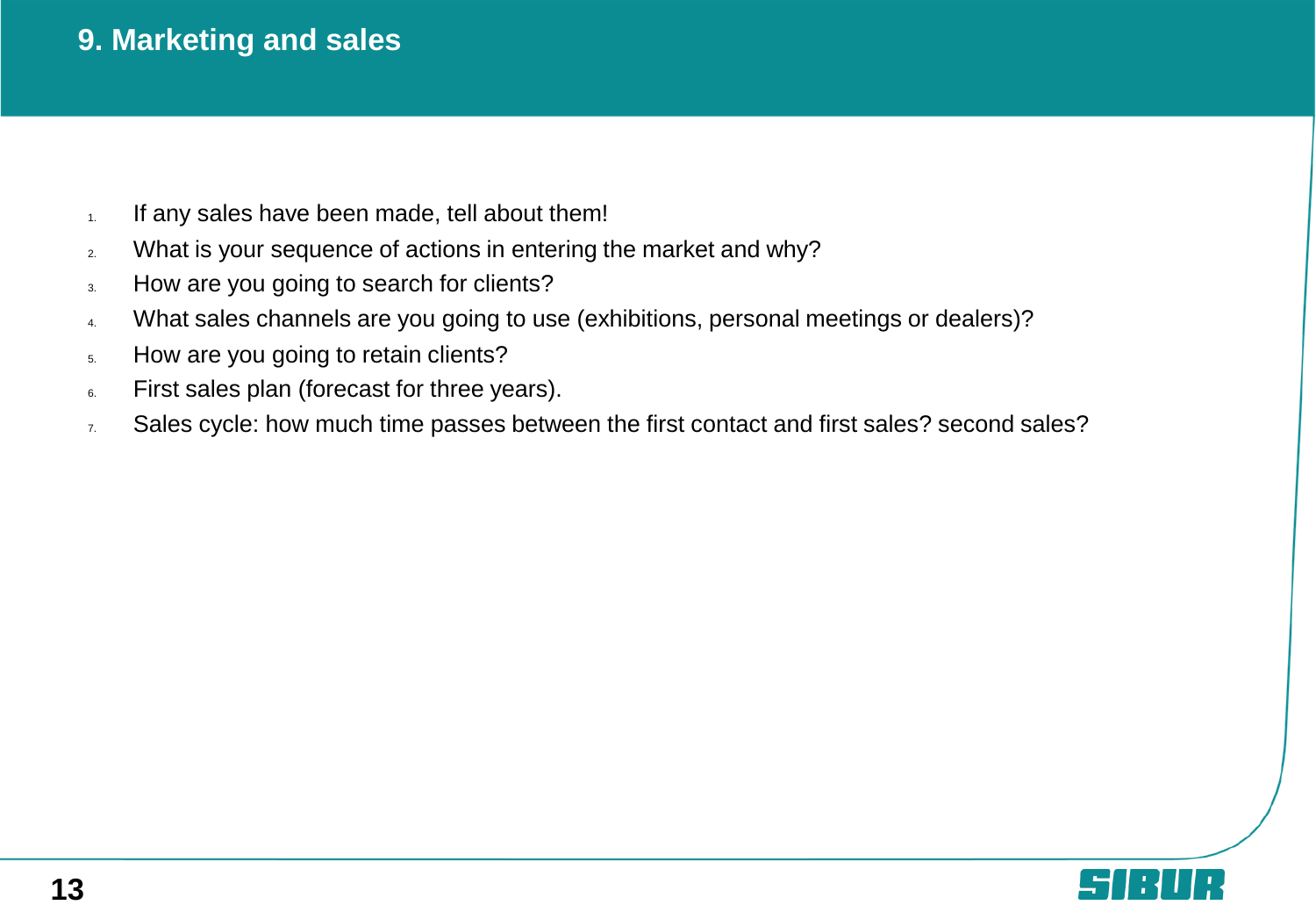#### **10. Current progress and plans**

- $1.$  Key achievements of the project:
	- Successful competitions.
	- $-$  Investment raising.
	- Sales, successful negotiations, letters of interest.
- 2. What are the developments in technology realisation?
	- Any installations created (what is the capacity)?
	- 2. Any tests, certifications completed?
	- Protection of intellectual property.
- 3. What are the plans and timelines for the next three years?
- 4. Remember! It is better to eat an elephant in parts. You should not proceed to constructing a plant after a laboratory unit. Normally, a project goes through the following stages:
	- Laboratory unit (testing the theory).
	- $2. -$  Pilot plant (scalability check).
	- 3. Demonstration plant (operational testing).
	- Production plant.

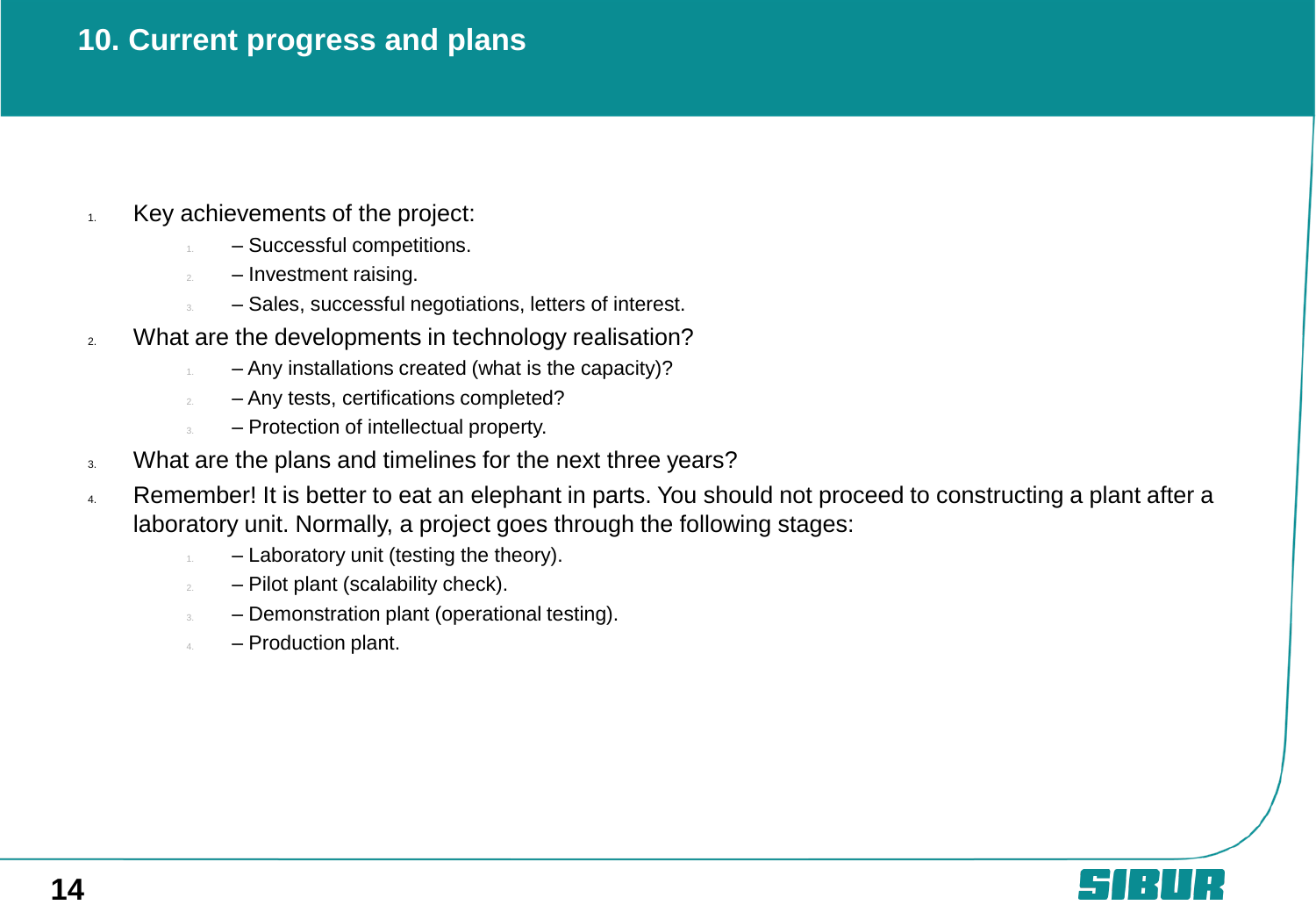#### **11. Team**

- 1. Key members of the team
	- What team members develop the project?
	- Who is responsible for promoting the product?
	- 3. Who manages the team and conducts negotiations?
		- $-$  If any team member is missing, indicate that you are planning to find that member and specify the deadline.
	- 5. If you have any experience of working with the given team members, please make a relevant note
		- 6. Please specify whether anyone is performing the functions of an advisor or mentor
- 2. You do not need to specify all team members. Please specify only the key members mentioned above.
- 3. Specify the experience of the team members substantiating their competencies within the given function. For example, Ivan Ivanov – developer, Doctor of Sciences, academic, autor of three patents, seventy publications, holder of the Engineer of the Year award.

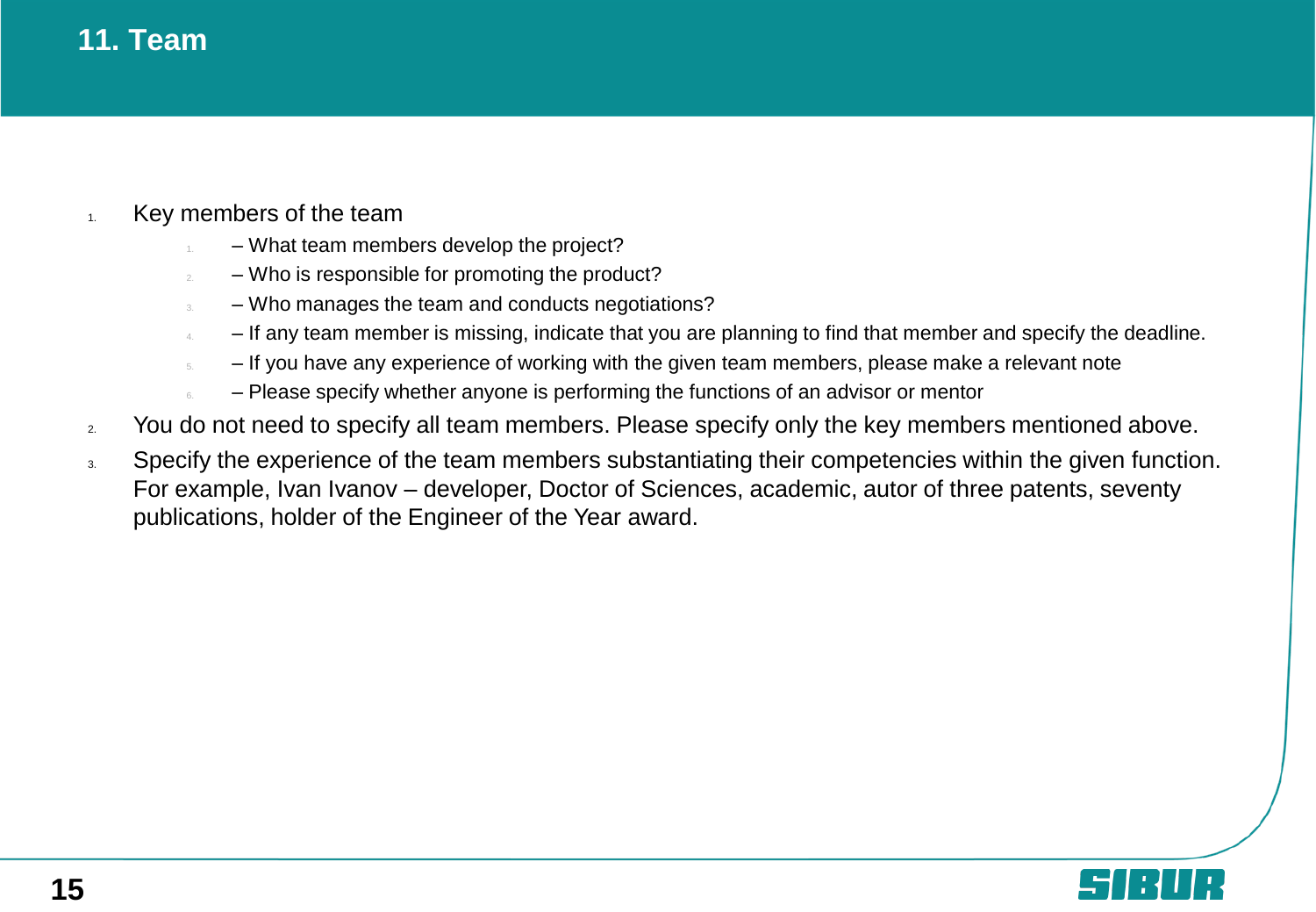### **12. Finance and investment**

- 1. How much money do you need to attain the next key stage of your project? Just a stage and not the whole project!
- 2. Describe allocation of costs associated with the project.
- 3. If you have a financial model, insert projected cash flows.